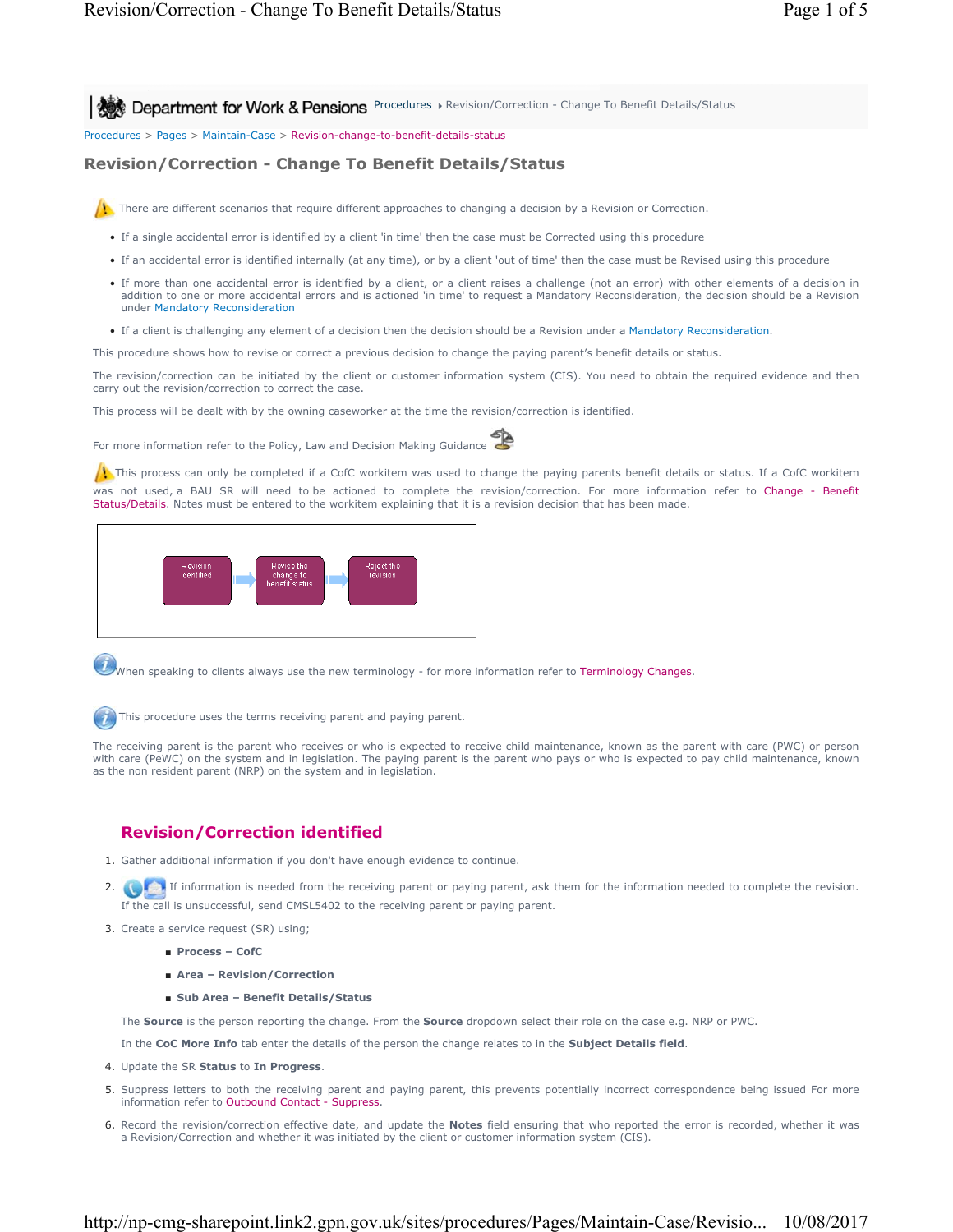- Go to **Benefit Summary** View and select the benefit record that is to be revised. Record if the change is **On Benefit** or **Off Benefit** using 7. the SR **Sub Status** dropdown.
	- For off benefit changes go to **step 13**
	- For on benefit, continue from step 8

# **Revise the change to benefit status**

- Determine if the paying parent is claiming as an individual or if the paying parent is included in partner's claim and the paying parent's 8. partner's details have been provided in the on benefit notification. From the drop down pick:
	- **No Partner Details** If the paying parent is claiming as an individual and no partner details are held, go to **step 13.**
	- **Partner Details** If the paying parent partner details are held or
	- **Receiving Partner Benefit** paying parent's partner is receiving the benefit continue from **step 9.**
- At this stage a manual lookup is required to identify the paying parent partner and record if the household is identified as a benefit 9. household. Refer to Manual Handling 1993/2003 Scheme Lookup (Paying Parent Partner)
- 10. Dependant on the result of the paying parent partner lookup:
	- Household Identified go to step 11
	- Household Not Identified go to step 21
- 11. Trigger a scan within the Benefit Type Applet using the paying parent partner's NINO and trigger the system to pull the benefit award through. For more information refer to the Policy, Law and Decision Making Guidance

CIS will send information through the interface if the paying parent is on the partners claim.

- 12. If the paying parent's partner is a paying parent on 1993/2003 system, the case will transition across to the 2012 scheme. For more information refer to C3 Transition Overview.
- 13. Review the active benefit records and active deduction from benefit (DFB). Select one of the following outcome dropdowns:
	- **No Further Action** used when no action is needed
	- Maintain Existing DFB used when DFB is already set up
	- **Establish New DFB** used when a new DFB is needed
	- **DFB Not Possible** default method of payment from (MOPF) used when DFB is not possible and a different MOPF is needed
	- **Decline Change Request** used when the change request is declined
	- **End Current DFB** used when the current DFB is to be ended
	- **End Date Benefit Record** used when the benefit is to be ended
- 14. Record **Notes** for reason and decision made. You now need to obtain team leader (TL) approval in order to progress the case. Update the **Notes** field of the SR giving reasons for the revision/correction request, update the **Status** to **Pending Approval** and the SR **Sub Status** to **Pending Approval - TL**.

## **Team leader action**

15. Open inbox work item and self allocate the SR. Open the SR and consider the revision/correction request, update the TL Approved and the **Comments** box with the reasons for the decision. Update inbox work item to **Approved** or **Rejected** and allocate the SR back to the caseworker.

For more information refer to the Policy, Law and Decision Making Guidance.

## **Caseworker action**

- 16. If the TL has:
	- Rejected the change go to **step 21**
	- Accepted the change go to **step 17**
- 17. Manually update the Resolution Code to Revision Accepted. A workflow item is triggered that will carry out the necessary tasks of updating and creating other relevant SRs. The system automatically end date any benefit records that are no longer valid. Generate Payment work items, confirm the change to the Benefit Status and mark the SR as complete. For more information refer to DFB - set up.
- 18. The system may generate a Maintenance Calculation SR for the paying parent. For more information refer to Calculation Non-HMRC.

Any payment SRs that have been generated must be completed before the revision/correction SR is completed.

When the P2P schedule has been created as a result of the change, follow the below guidance, in order to allow the paying parent enough time to make the first payment:

■ Where the method of payment from (MOPF) is monthly Bank Head Office Collection Account (BHOCA) or standing order, if the requested collection date is within seven days of the date the new schedule is issued - call the paying parent to arrange a new collection date, which should be after the requested collection date has passed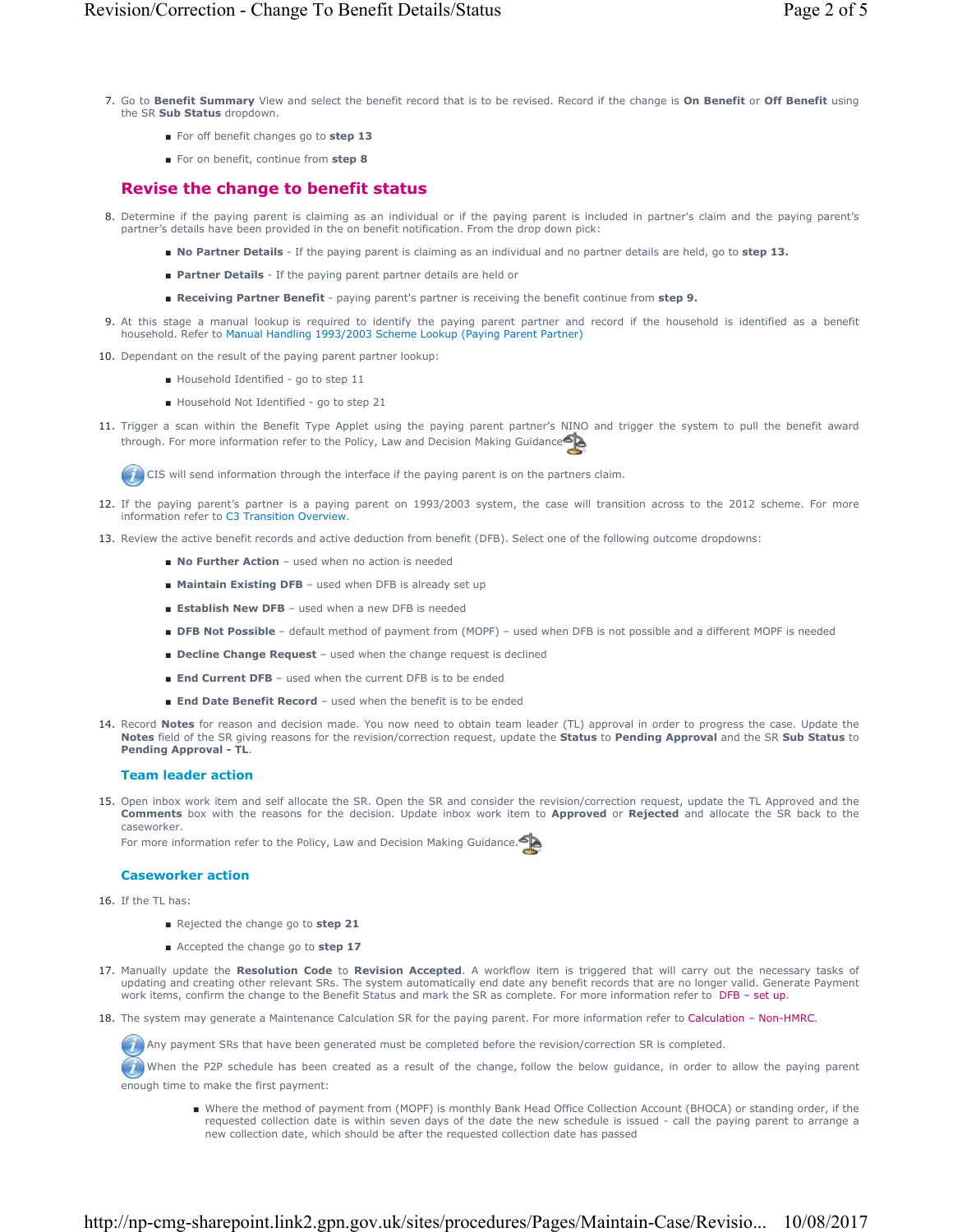- Where the MOPF is a default standing order, if the requested collection date is within four days of the date the new schedule is issued - call the paying parent to arrange a new collection date, which should be after the requested collection date has passed. (You must try to persuade the paying parent to change their MOPF from a default standing order to a preferred MOPF)
- Where the MOPF is weekly BHOCA, if the requested collection date is within four days of the date the new schedule is issued call the paying parent to arrange a new collection date, which should be after the requested collection date has passed
- 19. **Remove the suppression and manually select the Suppressed Communications that need to be sent to the client:** 
	- For a Revision send **CMSL5400** to confirm the change.
	- For a Correction decision issue **CMSL5428** clerically.
- 20. Update the SR **Status** to **Closed** and the **Sub Status** to **Complete**.

## **Reject the revision of the change to benefit status**

21. If there is no benefit status identified for the paying parent or paying parent partner or the request for change is declined by the TL. Select **Rejected** in the SR and manually update the **Resolution Code** to **Revision Rejected**. Remove the suppression, for more information refer to Outbound Contact - Suppress. Record the reason, issue CMSL5401 – refuse to revise letter and close the SR.

### CMSL5400 – Important information about your child maintenance payments

Generic free-text template with optional paragraphs for a range of scenarios including both case closure and end of ongoing liability as well as cases with an ongoing child maintenance liability

### **If letter going to the paying parent**

Under the heading 'Important information about your child maintenance payments' complete the free text field with the reason for the revision.

If the revision was as a result of our error, use the paragraph "Use only if revision was necessary solely due to our error"

Choose one of the following paragraphs under the heading 'What this means for you'

- If the revision will result in a change to the maintenance calculation, use the paragraph 'This revision means your child maintenance payments will change'
- If the revision will not result in a change to the child maintenance calculation, use the paragraph 'This revision will not change your child maintenance payments'
- If the revision will result in case closure, use the paragraph 'This revision means we will close your child maintenance case from' insert the effective date of the change in the freetext field.

Under the same heading, select one of the following where applicable:

- If there is still unpaid child maintenance to pay, use the paragraph 'However, you still have unpaid child maintenance to pay'
- If a future maintenance liability remains, use the paragraph 'We will write to you separately to tell you how this will affect your future child maintenance payments'

Under the heading 'What happens next'

- If the revision will result in a change to the maintenance calculation, use the paragraph 'We will write to you to tell you how we've worked out your new child maintenance amount and what payments you need to make in future'
- If the revision will result in case closure, use the paragraph 'You do not need to make any further child maintenance payments'
- If the revision will affect previously made maintenance payments, use the paragraph 'We will write to you separately to confirm how this revision affects some of the child maintenance payments you have already made'

### **If letter going to the receiving parent**

Under the heading 'Important information about your child maintenance payments' complete the free text field with the reason for the revision.

If the revision was as a result of our error, use the paragraph "Use only if revision was necessary solely due to our error"

Choose one of the following paragraphs under the heading 'What this means for you'

- If the revision will result in a change to the maintenance calculation, use the paragraph 'This revision means your child maintenance payments will change'
- If the revision will not result in a change to the child maintenance calculation, use the paragraph 'This revision will not change your child maintenance payments'
- If the revision will result in case closure, use the paragraph 'This revision means we will close your child maintenance case from' insert the effective date of the change in the freetext field.

Under the same heading, select one of the following where applicable:

• If the paying parent still has unpaid child maintenance to pay, use the paragraph 'However, you still have unpaid child maintenance to receive'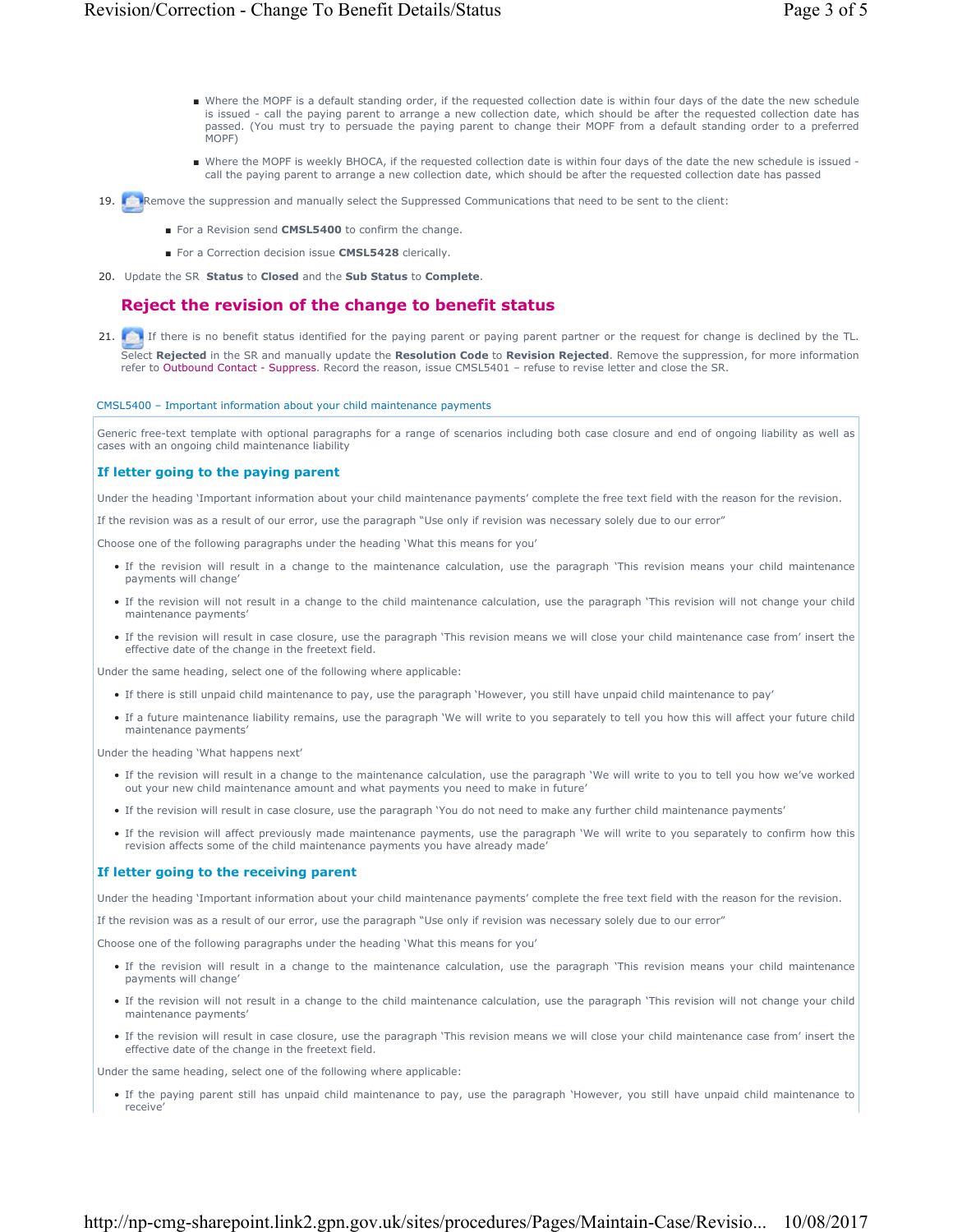• If a future maintenance liability remains, use the paragraph 'We will write to you separately to tell you how this will affect your future child maintenance payments'

Under the heading 'What happens next'

- If the revision will result in a change to the maintenance calculation, use the paragraph 'We will write to you to tell you how we've worked out your new child maintenance amount and what payments you should receive in future'
- If the revision will result in case closure, use the paragraph 'You will no longer receive any ongoing child maintenance payments for the above child'
- If the revision will affect previously made maintenance payments, use the paragraph 'We will write to you separately to confirm how this revision affects some of the child maintenance payments you have already received'

Once completed review the letter to ensure the correct information is provided.

#### CMSL5401 – Important information about your child maintenance payments

Generic refuse to revise template with free-text and optional paragraphs for any scenario where the request to revise is to be declined and the existing refusal to revise letter (CMSL5971) is not suitable

### **If letter going to the paying parent**

Under the heading 'what this means for you' complete the free text area, explaining the reason/s for the refusal to revise

- If the refusal to revise results in no change to the maintenance calculation, use the paragraph 'This means your child maintenance payments will not change'
- If the refusal to revise means that the case will not be reopened, use the paragraph 'This means we will not re-open your child maintenance case'
- If the refusal to revise results in no change to the effective date, use the paragraph 'This means we will not change the date on which we closed your child maintenance case'
- If the refusal to revise means that the arrears balance has not changed, use the paragraph 'This means the amount of unpaid child maintenance you must pay has not changed'

### **If letter going to the receiving parent**

Under the heading 'what this means for you' complete the free text area, explaining the reason/s for the refusal to revise

- If the refusal to revise results in no change to the maintenance calculation, use the paragraph 'This means your child maintenance payments will not change'
- If the refusal to revise means that the case will not be reopened, use the paragraph 'This means we will not re-open your child maintenance case'
- If the refusal to revise results in no change to the effective date, use the paragraph 'This means we will not change the date on which we closed your child maintenance case'
- If the refusal to revise means that the arrears balance has not changed, use the paragraph 'This means the amount of unpaid child maintenance you should receive has not changed'

Once completed review the letter to ensure the correct information is provided.

#### CMSL5402 – We need some information from you

Generic request for information in the Revisions process – to be issued when more information is required before a decision to revise or refuse to revise can be made.

Includes free text paragraph depending on nature of information required

Under the sub heading 'What this means for you' complete the free text area to inform the client what further information we require

Under the same heading

- If we need the client to contact us by telephone, use the paragraph 'The easiest way to give us this information is to phone us'
- If we need the client to send us information by post, use the paragraph 'Please send us the information we need'.

Once completed review the letter to ensure the correct information is provided.

### Case Closure Overview

Calculation - Non HMRC Calculation - Post Initial Change - Benefit Status/Details Change MOPF - Summary DFB - Set Up